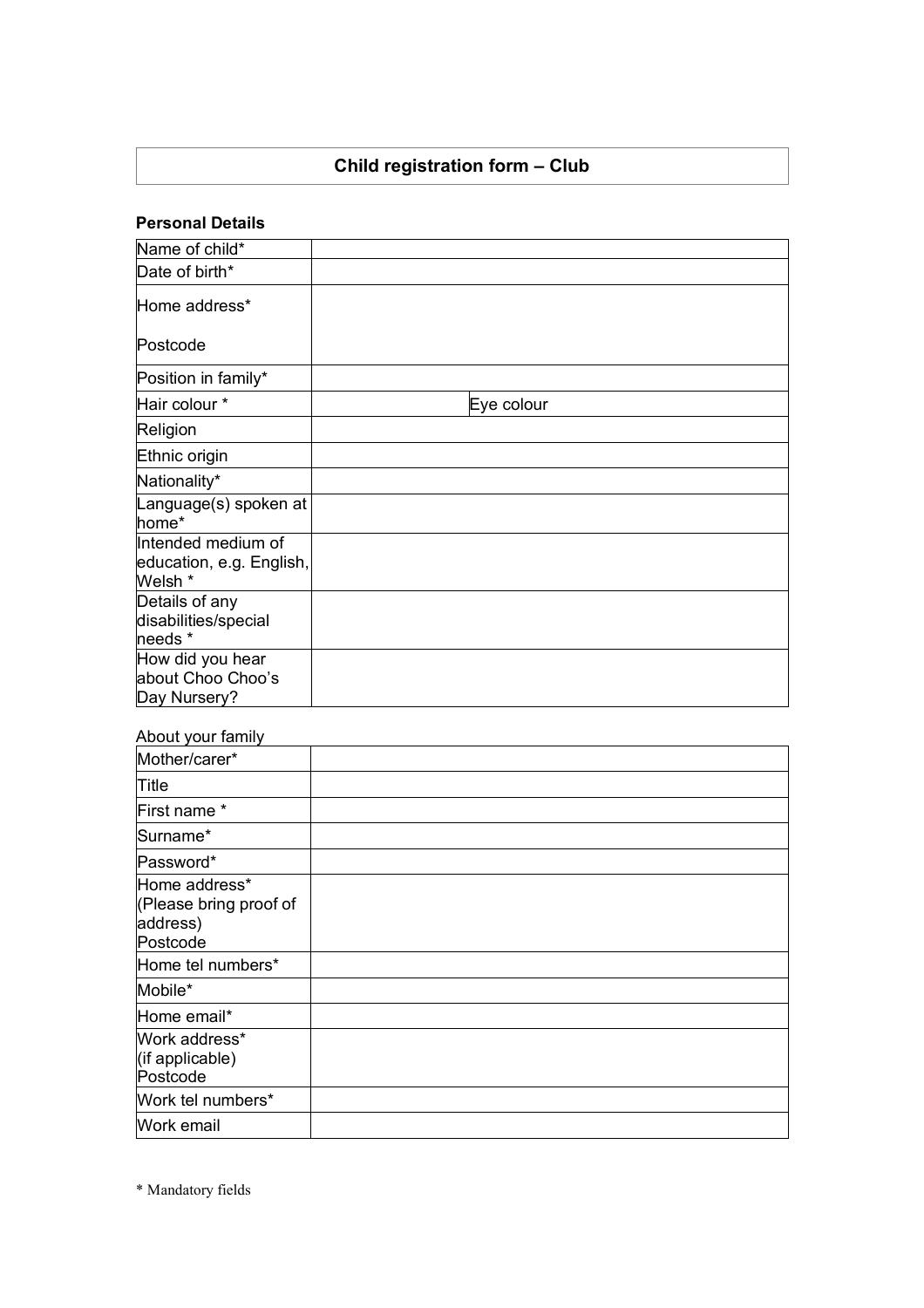| Hours worked          |                                |                      |
|-----------------------|--------------------------------|----------------------|
| Responsibilities*     | <b>Parental responsibility</b> | Payment of fees      |
| (Tick all that apply) | Collect child from nursery     | Contact in emergency |

| Father/carer                                                    |                            |                      |
|-----------------------------------------------------------------|----------------------------|----------------------|
| Title                                                           |                            |                      |
| First name *                                                    |                            |                      |
| Surname*                                                        |                            |                      |
| Password*                                                       |                            |                      |
| Home address*<br>(Please bring proof of<br>address)<br>Postcode |                            |                      |
| Home tel numbers*                                               |                            |                      |
| Mobile*                                                         |                            |                      |
| Home email*                                                     |                            |                      |
| Work address                                                    |                            |                      |
| Postcode                                                        |                            |                      |
| Work tel numbers*                                               |                            |                      |
| Work email *                                                    |                            |                      |
| Hours worked                                                    |                            |                      |
| Responsibilities*<br>(Tick all that apply)                      | Parental responsibility    | Payment of fees      |
|                                                                 | Collect child from nursery | Contact in emergency |

#### Other contacts

| Contact one                               |                            |                      |
|-------------------------------------------|----------------------------|----------------------|
| Title                                     |                            |                      |
| First name                                |                            |                      |
| Surname                                   |                            |                      |
| Relationship to the child                 |                            |                      |
| Password                                  |                            |                      |
| <b>Address</b>                            |                            |                      |
| Postcode                                  |                            |                      |
| Tel number                                | Mobile                     |                      |
| Responsibilities<br>(Tick all that apply) | Collect child from nursery | Contact in emergency |
| Contact two                               |                            |                      |
| Title                                     |                            |                      |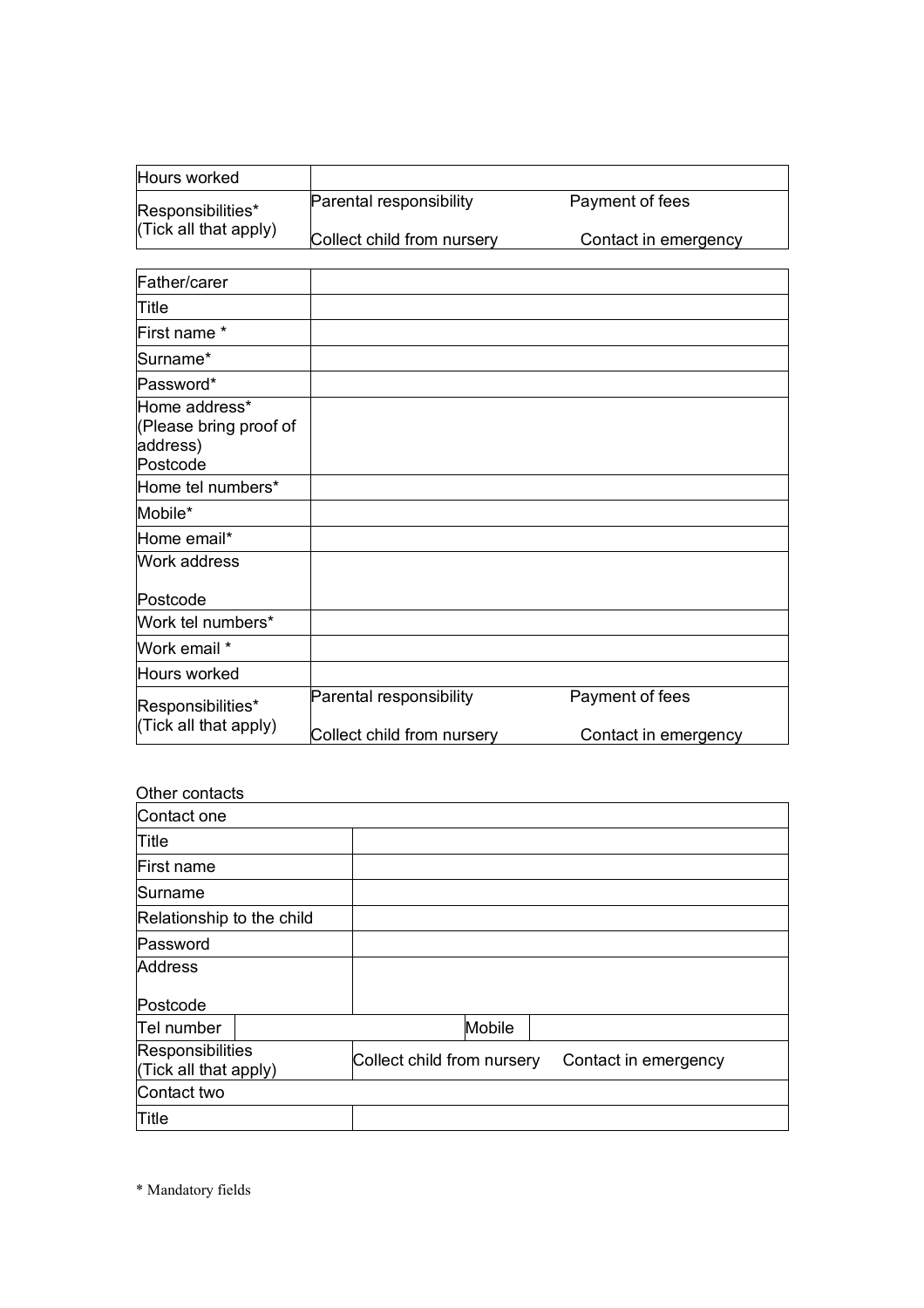| First name                                       |                            |        |                      |
|--------------------------------------------------|----------------------------|--------|----------------------|
| Surname                                          |                            |        |                      |
| Relationship to the child                        |                            |        |                      |
| Password                                         |                            |        |                      |
| <b>Address</b>                                   |                            |        |                      |
| Postcode                                         |                            |        |                      |
| Tel number                                       |                            | Mobile |                      |
| <b>Responsibilities</b><br>(Tick all that apply) | Collect child from nursery |        | Contact in emergency |

#### Medical details

| Does your child have any<br>allergies? *                                | Yes / No (please circle) |  |
|-------------------------------------------------------------------------|--------------------------|--|
| If yes, please give details of the cause and reaction                   |                          |  |
|                                                                         |                          |  |
|                                                                         |                          |  |
| Does your child have any known                                          |                          |  |
| medical problems or additional                                          | Yes / No (Please Circle) |  |
| needs?<br>If yes, please give details including any medication required |                          |  |
|                                                                         |                          |  |
|                                                                         |                          |  |
|                                                                         |                          |  |
|                                                                         |                          |  |
| Does your child have any special<br>dietary requirements? *             | Yes / No (please circle) |  |
| If yes, please give details                                             |                          |  |
|                                                                         |                          |  |
|                                                                         |                          |  |
|                                                                         |                          |  |
| Name of GP and Surgery                                                  |                          |  |
| <b>Address and Postcode</b>                                             |                          |  |
|                                                                         |                          |  |
|                                                                         |                          |  |
| Telephone number                                                        |                          |  |
| Other agency details                                                    |                          |  |
| Name                                                                    |                          |  |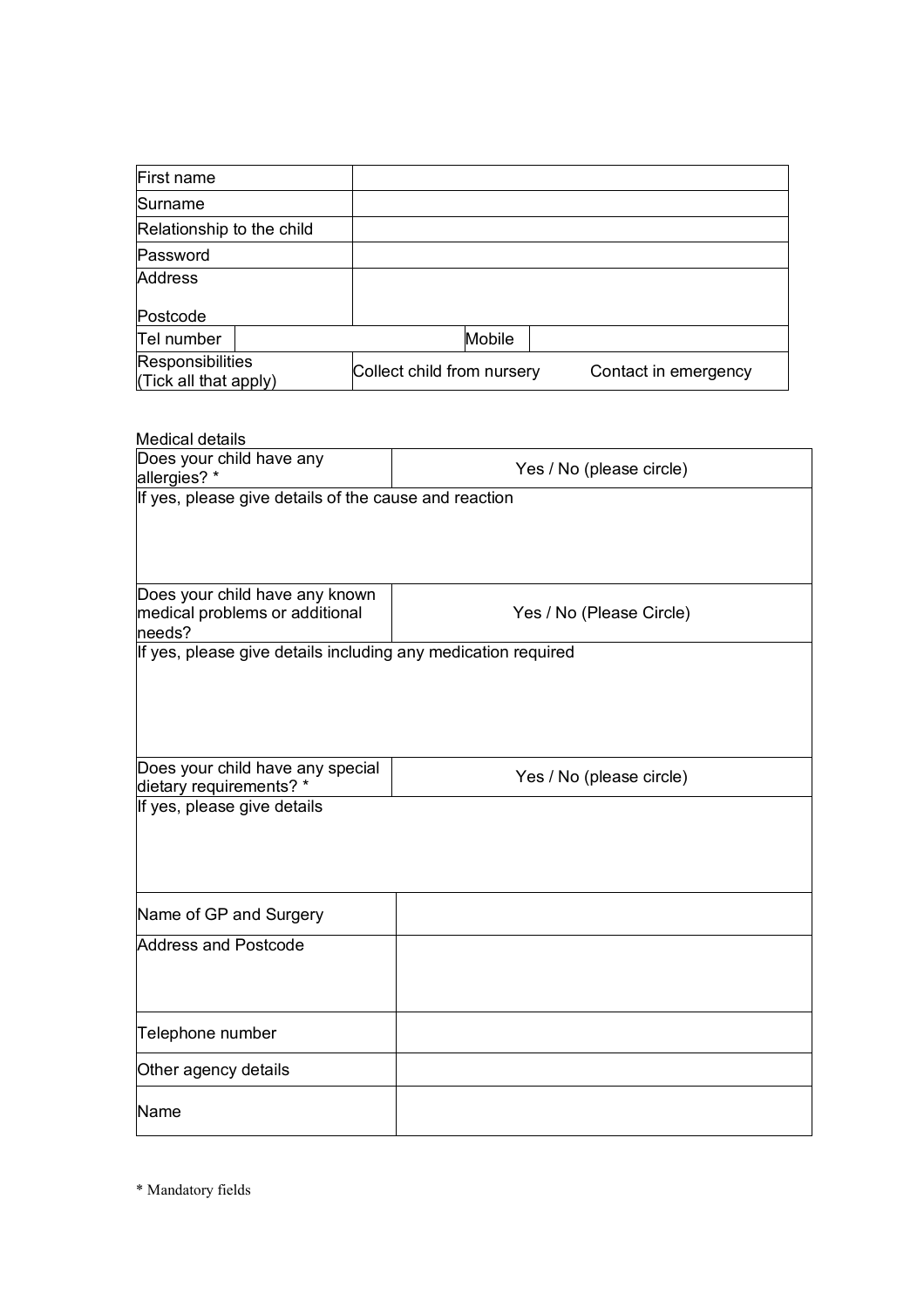| <b>Address and Postcode</b>                                     |  |
|-----------------------------------------------------------------|--|
| Telephone Number                                                |  |
| Is there any other medical<br>information that we need to know? |  |

#### **Permission**

| Permission for-                                                                                            | Please circle     | Sign | Date |
|------------------------------------------------------------------------------------------------------------|-------------------|------|------|
| Take photos of your child, to use in the<br>Club?                                                          | YES.<br>NO.       |      |      |
| Use photos of your child for advertising (on<br>the website, newspapers and other forms of<br>advertising) | YES.<br>- NO      |      |      |
| Take your child on outings, when an<br>appropriate risk assessment has been<br>performed                   | YES NO            |      |      |
| The use of sun cream in the summer                                                                         | YES NO            |      |      |
| Permission to administer prescription<br>medication                                                        | YES NO            |      |      |
| Permission to watch Parental guidance films<br>(PG)                                                        | YES.<br>NO.       |      |      |
| Permission to use photos of your child on<br>social media (such as, Facebook)                              | YES.<br><b>NO</b> |      |      |

#### **Registration checklist – Please ensure you complete all of the below to avoid a delay in your child starting club.**

| Booking form                           |  |
|----------------------------------------|--|
| All sections of registration completed |  |
| Contract                               |  |

Please sign below if you have read and understood the terms and conditions of Choo Choo's Nursery, Preschool, After school, Holiday and Breakfast club. By signing below you are acknowledging your responsibility to all your childcare fees in line with the terms and conditions.

Sign ……………………………………..Date……………………………………….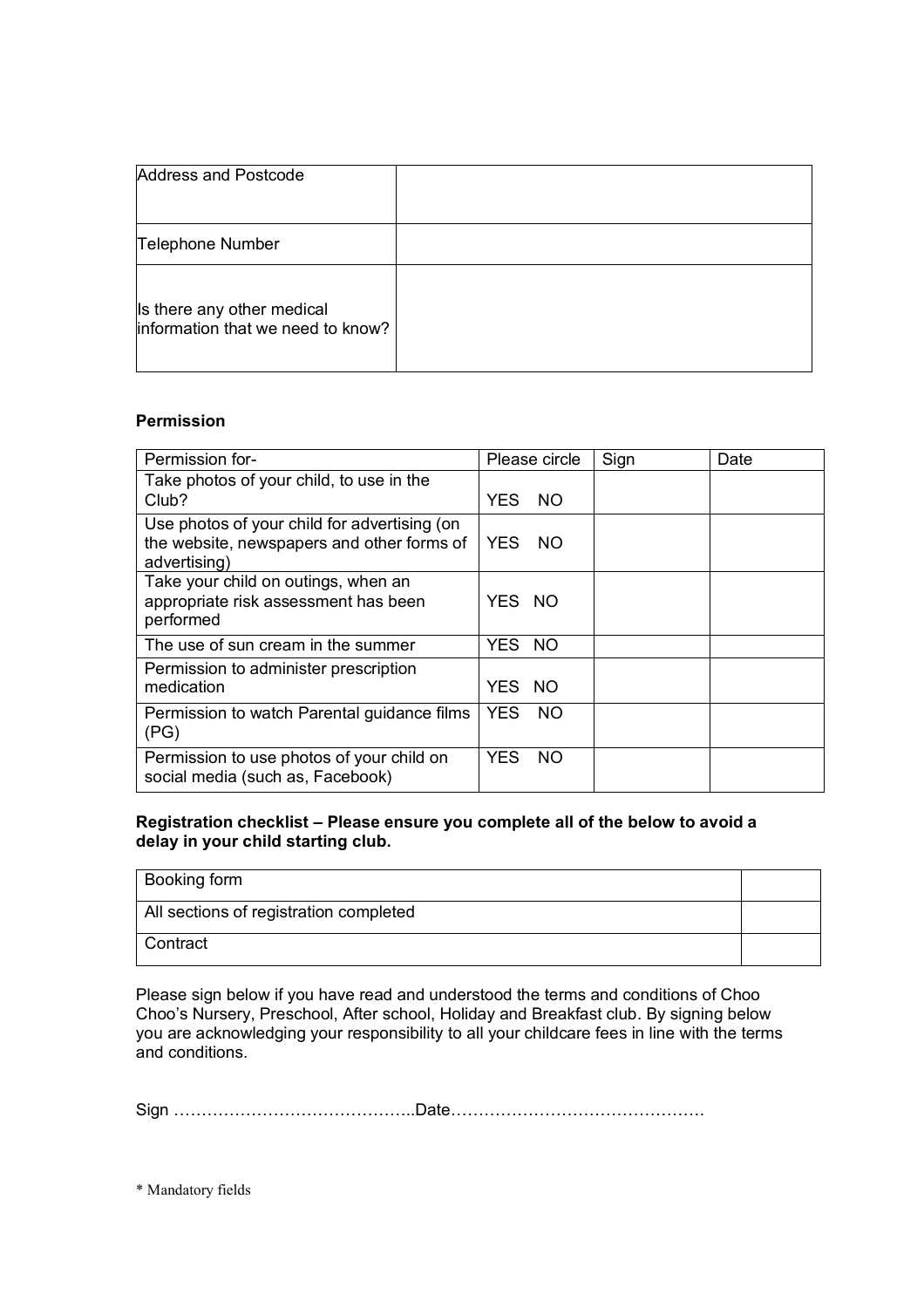## **Parent Contract and Terms and Conditions**

#### **PART A**

This contract is between:

| Raef Limited TA/ Chugger's Day Nursery, Preschool, After School Club and Holiday Club a<br>limited company with company number 08177591 the principal address of which is 31 Silver<br><b>Street, Taunton, TA1 3DL</b> |                             |  |  |
|------------------------------------------------------------------------------------------------------------------------------------------------------------------------------------------------------------------------|-----------------------------|--|--|
| and<br>(Miss/Mrs/Ms/Mr)                                                                                                                                                                                                | (Parent 1/ carer FULL Name) |  |  |
| (Miss/Mrs/Ms/Mr)_                                                                                                                                                                                                      | (Parent 2/ carer FULL Name) |  |  |

**(***Insert parent 1/carer address***)**

**(***Insert parent 2/carer address***)**

**The Terms and Conditions in Part B apply to this contract and can be found on our website. Please read them carefully.**

| Childs FULL name                                                                 |                                                                                                                                                         |
|----------------------------------------------------------------------------------|---------------------------------------------------------------------------------------------------------------------------------------------------------|
| Hours of attendance per week.<br>(Total hours the child will attend<br>per week) |                                                                                                                                                         |
| <b>Current fees</b>                                                              | £12.90 Afterschool Club<br>£26.25 Holiday Club                                                                                                          |
| Charges for late collection of<br>the child                                      | £10 per 15 minutes that you are late in collecting the child.                                                                                           |
| Notice required to terminate<br>this contract                                    | One calendar months (whether it is you or us who wishes the<br>Child to stop attending, one calendar month's written notice is<br>required to be given) |
| Do you consent to our calling<br>an ambulance in the event of<br>an emergency?   | Yes/No                                                                                                                                                  |

By signing this contract, you agree to the full terms and conditions and the Fees policy for Raef Limited. You will be notified of any changes to this policy or terms and conditions in writing via email.

**\*Signed - (both parents/carers to sign)**

**\*Mother/carer** \***Father/carer**

**\*Date** \***Date**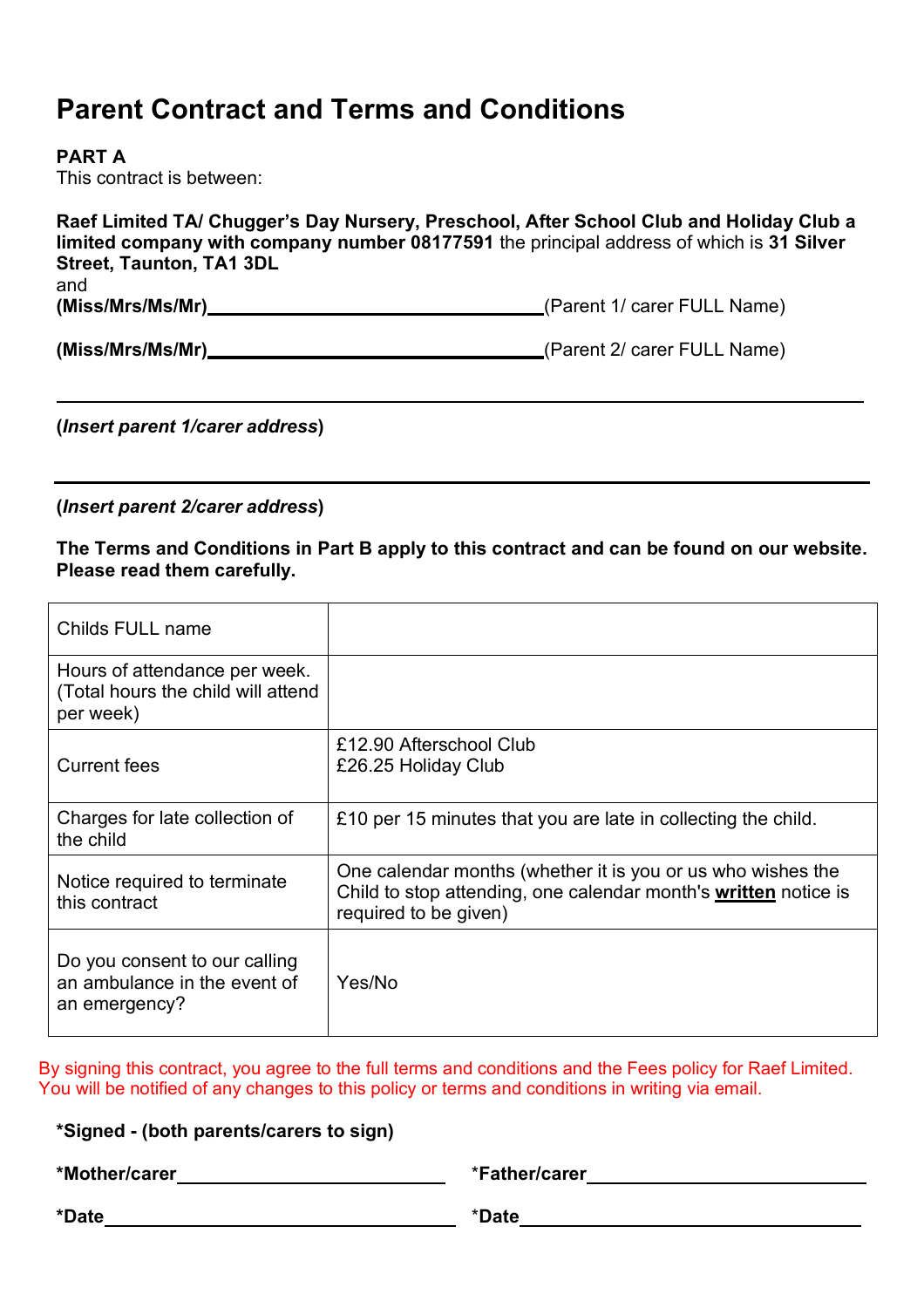| <b>Agreement for payment of fees</b>                                                                                                                                                                                                                                                 |                                            |                                          |  |
|--------------------------------------------------------------------------------------------------------------------------------------------------------------------------------------------------------------------------------------------------------------------------------------|--------------------------------------------|------------------------------------------|--|
| Nominated person 1 responsible for payment of fees                                                                                                                                                                                                                                   |                                            |                                          |  |
|                                                                                                                                                                                                                                                                                      |                                            |                                          |  |
|                                                                                                                                                                                                                                                                                      |                                            |                                          |  |
|                                                                                                                                                                                                                                                                                      |                                            |                                          |  |
|                                                                                                                                                                                                                                                                                      |                                            |                                          |  |
|                                                                                                                                                                                                                                                                                      |                                            |                                          |  |
| I hereby agree to pay the fees for the above child on the date they fall due                                                                                                                                                                                                         |                                            |                                          |  |
|                                                                                                                                                                                                                                                                                      | *Date                                      |                                          |  |
| Nominated person 2 responsible for payment of fees                                                                                                                                                                                                                                   |                                            |                                          |  |
|                                                                                                                                                                                                                                                                                      |                                            |                                          |  |
|                                                                                                                                                                                                                                                                                      |                                            |                                          |  |
|                                                                                                                                                                                                                                                                                      |                                            |                                          |  |
|                                                                                                                                                                                                                                                                                      |                                            |                                          |  |
|                                                                                                                                                                                                                                                                                      |                                            |                                          |  |
|                                                                                                                                                                                                                                                                                      |                                            |                                          |  |
| I hereby agree to pay the fees for the above child on the date they fall due                                                                                                                                                                                                         |                                            |                                          |  |
|                                                                                                                                                                                                                                                                                      |                                            |                                          |  |
|                                                                                                                                                                                                                                                                                      |                                            |                                          |  |
| Preferred payment method (circle):                                                                                                                                                                                                                                                   |                                            |                                          |  |
| <b>Direct Debit</b><br>(card machine located in the<br>office)                                                                                                                                                                                                                       | <b>Cheque</b> (£5.00 additional<br>charge) | Cash<br>(payments made in the<br>office) |  |
| <b>Debit Card</b>                                                                                                                                                                                                                                                                    | <b>Childcare Vouchers</b>                  | Other - specify                          |  |
|                                                                                                                                                                                                                                                                                      |                                            |                                          |  |
| Signed<br>Signed<br>Signed<br>Signed<br>Signed<br>Signed<br>Signed<br>Signed<br>Signed<br>Signed<br>Signed<br>Signed<br>Signed<br>Signed<br>Signed<br>Signed<br>Signed<br>Signed<br>Signed<br>Signed<br>Signed<br>Signed<br>Signed<br>Signed<br>Signed<br>Signed<br>Signed<br>Signed |                                            |                                          |  |
| Preschool, After School Club and Holiday Club.                                                                                                                                                                                                                                       |                                            |                                          |  |
| Position in nursery example and the property of the state of the state of the state of the state of the state of the state of the state of the state of the state of the state of the state of the state of the state of the s                                                       |                                            |                                          |  |
|                                                                                                                                                                                                                                                                                      |                                            |                                          |  |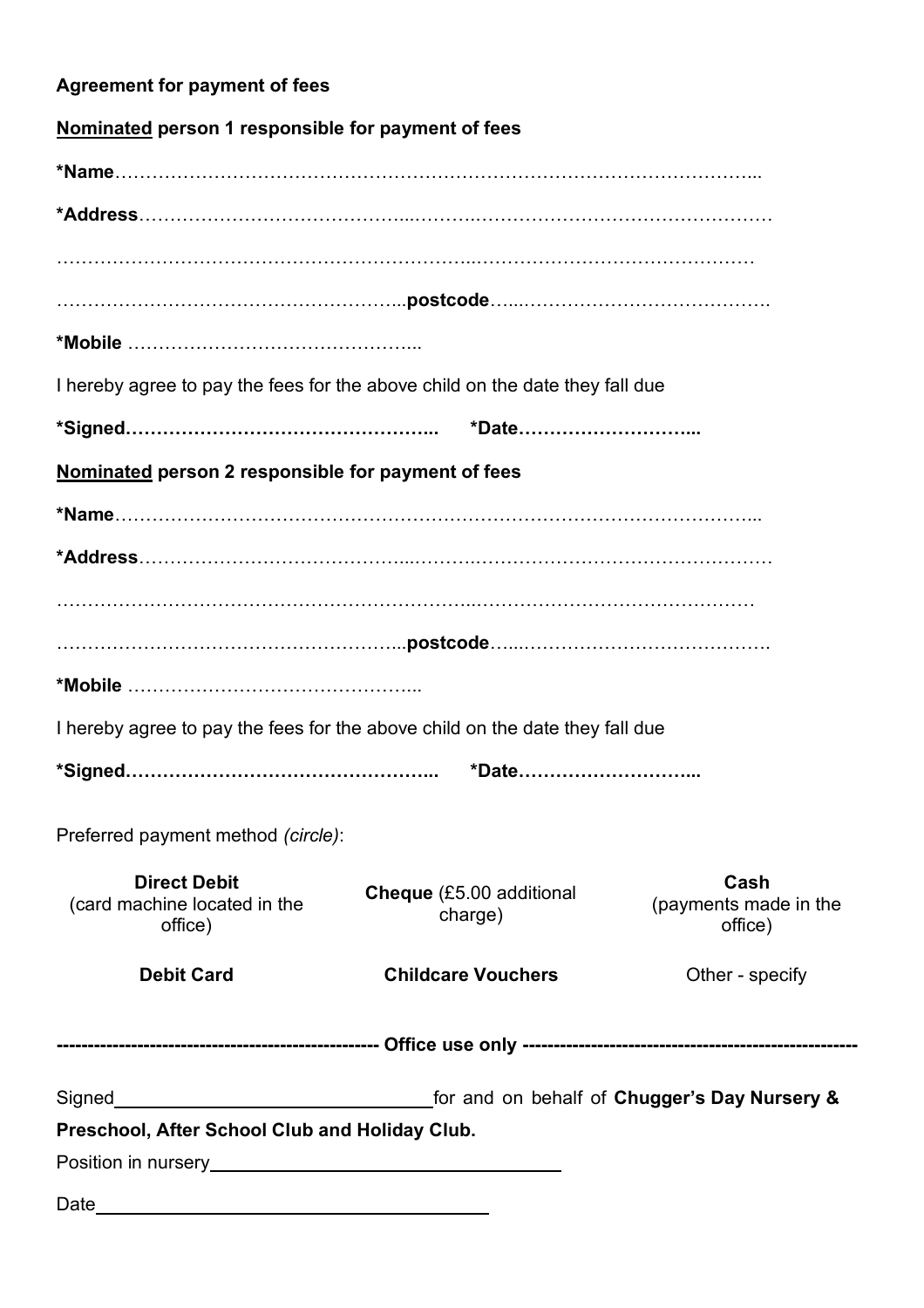# **Club Fee Structure April 2022**

| <b>Charges</b>      | <b>Per Session</b> | <b>Food (Per</b>  |
|---------------------|--------------------|-------------------|
|                     |                    | Session)          |
| <b>Holiday Club</b> | £26.25             | Breakfast - £1.13 |
| (8am to 5:30pm)     |                    | Tea - £2.55       |
|                     |                    | Packed lunch to   |
|                     |                    | be provided from  |
|                     |                    | home              |

## **Holiday Club Discount Offer!**

£26.25 per day including a packed lunch

If a full week is booked, then £13.12 is discounted (half a day free)

Book 2 full weeks and get £26.25 discount (a full day free)

Payments should be made at the nursery office. Cash, card, bank transfer and childcare voucher payments are all accepted. Please ask a member of staff for details.